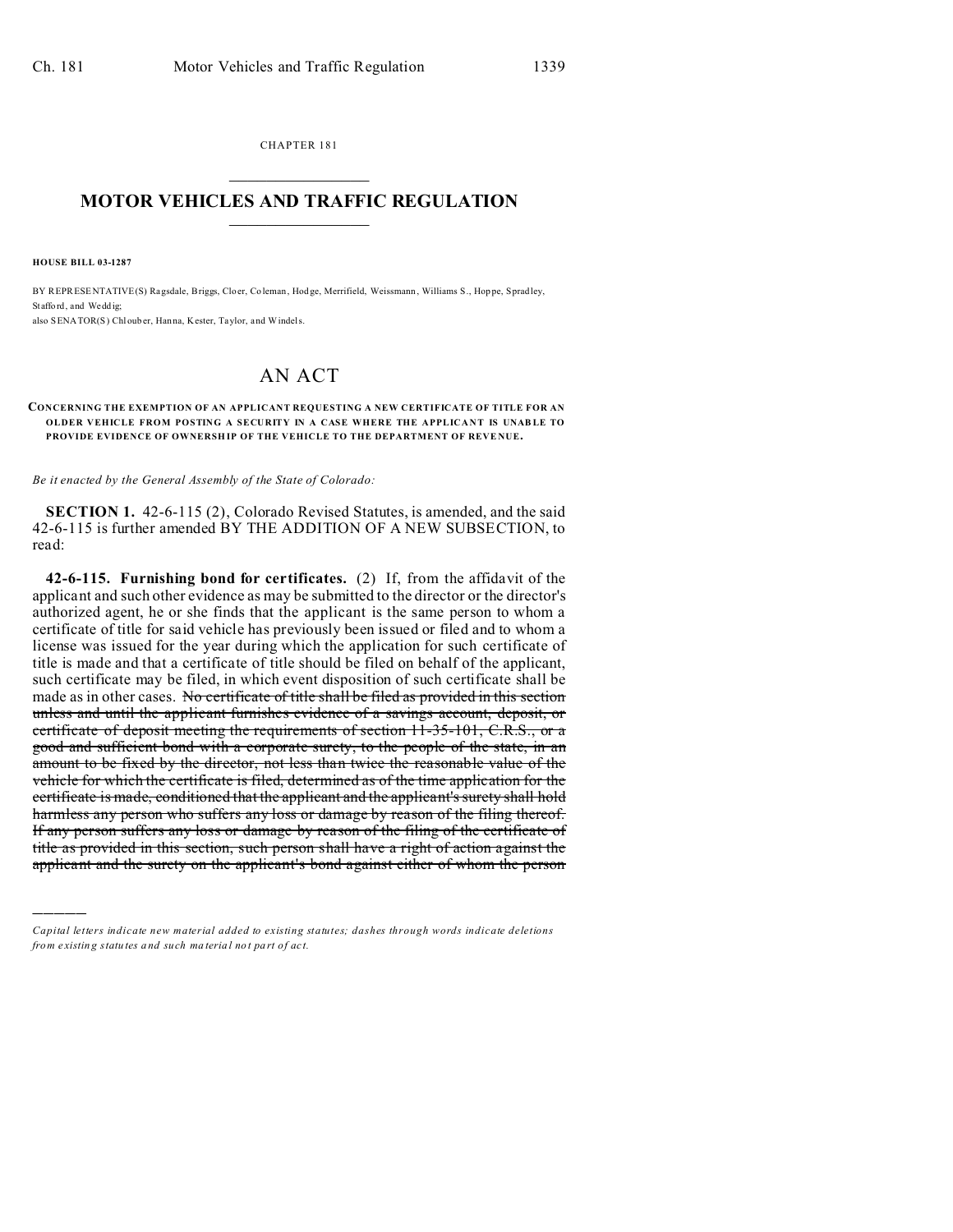## damaged may proceed independently of the other.

(3) NO CERTIFICATE OF TITLE SHALL BE FILED AS PROVIDED IN THIS SECTION UNLESS AND UNTIL THE APPLICANT FURNISHES EVIDENCE OF A SAVINGS ACCOUNT, DEPOSIT, OR CERTIFICATE OF DEPOSIT MEETING THE REQUIREMENTS OF SECTION 11-35-101, C.R.S., OR A GOOD AND SUFFICIENT BOND WITH A CORPORATE SURETY, TO THE PEOPLE OF THE STATE, IN AN AMOUNT TO BE FIXED BY THE DIRECTOR, NOT LESS THAN TWICE THE REASONABLE VALUE OF THE VEHICLE FOR WHICH THE CERTIFICATE IS FILED, DETERMINED AS OF THE TIME APPLICATION FOR THE CERTIFICATE IS MADE, CONDITIONED THAT THE APPLICANT AND THE APPLICANT'S SURETY SHALL HOLD HARMLESS ANY PERSON WHO SUFFERS ANY LOSS OR DAMAGE BY REASON OF THE FILING THEREOF; EXCEPT THAT IF THE VEHICLE FOR WHICH THE CERTIFICATE IS FILED IS TWENTY-FIVE YEARS OLD OR OLDER, THE APPLICANT HAS HAD A CERTIFIED VEHICLE IDENTIFICATION NUMBER INSPECTION PERFORMED ON THE VEHICLE, AND THE APPLICANT PRESENTS A NOTARIZED BILL OF SALE WITHIN FORTY-FIVE DAYS OF SUCH SALE WITH THE TITLE APPLICATION, THEN THE APPLICANT SHALL NOT BE REQUIRED TO FURNISH SUCH SAVINGS ACCOUNT, DEPOSIT, CERTIFICATE OF DEPOSIT, OR BOND. IN ORDER TO BE EXCEPTED FROM THE SAVINGS ACCOUNT, DEPOSIT, CERTIFICATE OF DEPOSIT, OR BOND REQUIREMENT, AN APPLICANT SHALL SUBMIT AN AFFIDAVIT TO THE DEPARTMENT THAT IS SWORN TO UNDER PENALTY OF PERJURY THAT STATES SUCH REQUIRED DOCUMENTS SUBMITTED ARE TRUE AND CORRECT. IF ANY PERSON SUFFERS ANY LOSS OR DAMAGE BY REASON OF THE FILING OF THE CERTIFICATE OF TITLE AS PROVIDED IN THIS SECTION, SUCH PERSON SHALL HAVE A RIGHT OF ACTION AGAINST THE APPLICANT AND THE SURETY ON THE APPLICANT'S BOND AGAINST EITHER OF WHOM THE PERSON DAMAGED MAY PROCEED INDEPENDENTLY OF THE OTHER.

**SECTION 2.** 11-35-101 (1), Colorado Revised Statutes, is amended to read:

**11-35-101. Alternatives to surety bonds permitted - requirements.** (1) The requirement of a surety bond as a condition to licensure or authority to conduct business or perform duties in this state provided in sections 12-5.5-202 (2) (b), 12-6-111, 12-6-112, 12-6-112.2, 12-11-101 (1) (d), 12-11-104, 12-11-106, 12-14-124 (1), 12-59-115 (1), 12-60-509 (2.5) (b), 33-4-101 (1), 33-12-104 (1), 35-33-403 (3), 35-55-104 (1), 37-91-107 (2) and (3), 38-29-119 (2), 39-21-105 (4),  $39-27-104$  (2) (a), (2) (b), (2) (c), (2) (d), (2) (e), (2.1) (a), (2.1) (b), (2.1) (c), (2.5) (a), and  $(2.5)$  (b), 39-28-105 (1), 42-6-115  $(2)$  (3), and 42-7-301 (6), C.R.S., may be satisfied by a savings account or deposit in or a certificate of deposit issued by a state or national bank doing business in this state or by a savings account or deposit in or a certificate of deposit issued by a state or federal savings and loan association doing business in this state. Such savings account, deposit, or certificate of deposit shall be in the amount specified by statute, if any, and shall be assigned to the appropriate state agency for the use of the people of the state of Colorado. The aggregate liability of the bank or savings and loan association shall in no event exceed the amount of the deposit. For the purposes of the sections referred to in this section, "bond" includes the savings account, deposit, or certificate of deposit authorized by this section.

**SECTION 3. Applicability.** This act shall apply to applications for a certificate of title filed on or after the effective date of this act.